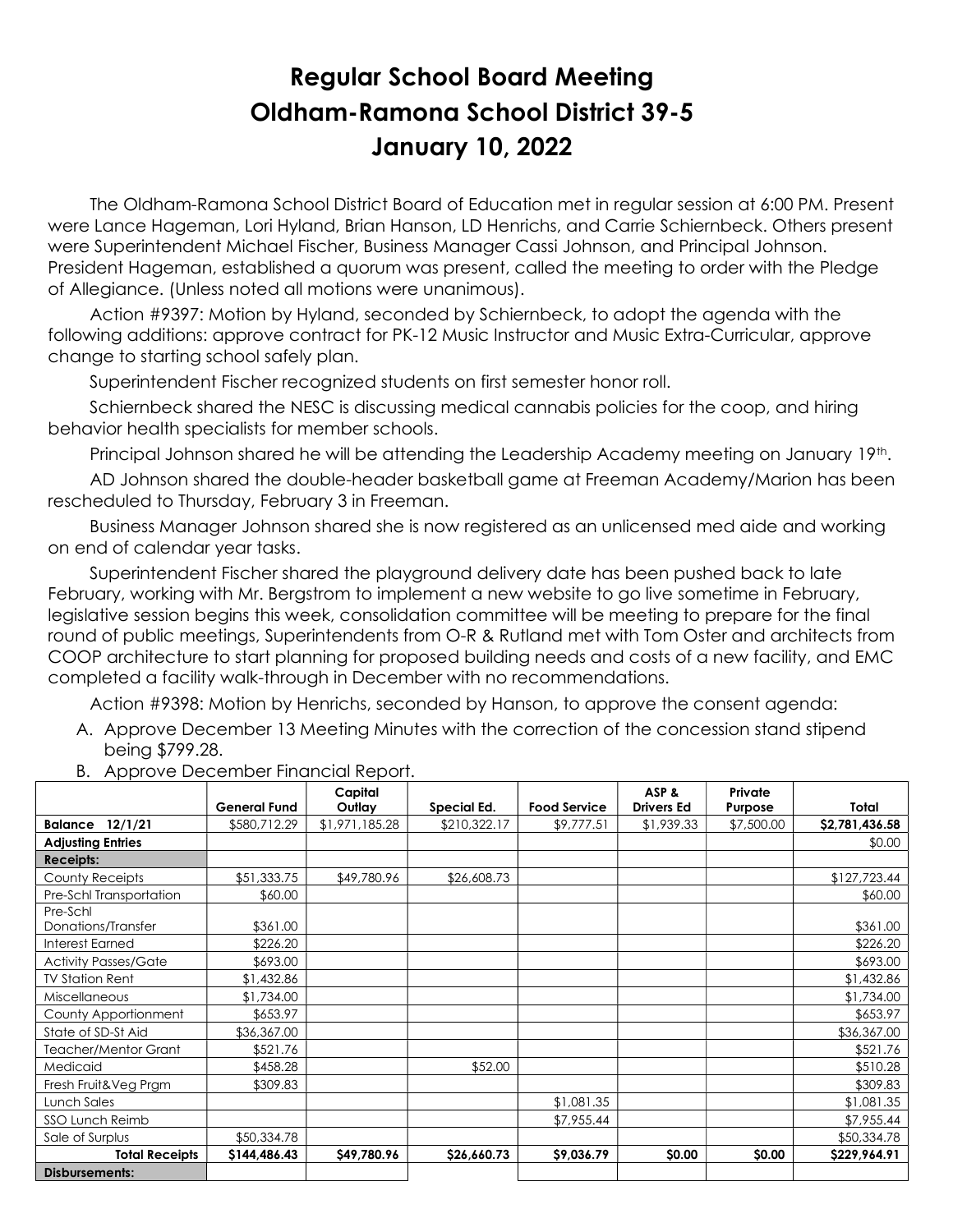| <b>Monthly Expenditures</b> | \$152,959.06 | \$10,406.07    | \$35,435.65  | \$9,391.84 | \$0.00     | \$0.00     | \$208,192.62   |
|-----------------------------|--------------|----------------|--------------|------------|------------|------------|----------------|
| <b>Balance 12/31/21</b>     | \$572,239.66 | \$2,010,560.17 | \$201,547.25 | \$9,422.46 | \$1,939.33 | \$7,500.00 | \$2,803,208.87 |
|                             |              |                |              |            |            |            |                |
| #101<br>Cash--checking      | \$170,618.71 | \$732,467.07   | \$134,448.79 | \$2,201.76 | \$873.58   | \$500.00   | \$1,041,109.91 |
| MMSavings #105              | \$384,228.95 | \$1,278,093.10 | \$65,530.46  | \$7,220.70 | \$1,065.75 | \$7,000.00 | \$1,743,138.96 |
| Petty Cash                  | \$200.00     |                |              |            |            |            | \$200.00       |
| Imprest & Prepd             | \$17,192.00  |                | \$1,568.00   |            |            |            | \$18,760.00    |
| O/S Receivables             | <b>SO.00</b> |                |              | \$0.00     |            |            | \$0.00         |
| Less O/S Liabilities        |              |                |              |            |            |            | \$0.00         |
| <b>Balance 12/31/21</b>     | \$572,239.66 | \$2,010,560.17 | \$201,547.25 | \$9,422.46 | \$1,939.33 | \$7,500.00 | \$2,803,208.87 |

| <b>Trust &amp; Agency Acct</b> |             |  |  |  |  |
|--------------------------------|-------------|--|--|--|--|
| Acct Bal 11/30/21              | \$37,258.97 |  |  |  |  |
|                                |             |  |  |  |  |
| <b>Total Receipts</b>          | 4,706.05    |  |  |  |  |
|                                |             |  |  |  |  |
| <b>Total Disbursements</b>     | 4.447.41    |  |  |  |  |
| <b>Balance 12/31/21</b>        | \$37,517.61 |  |  |  |  |

## C. Approve December bills.

| <b>Fund Number</b>                       | 10 | <b>GENERAL FUND</b>        |                                  |                       |           |
|------------------------------------------|----|----------------------------|----------------------------------|-----------------------|-----------|
| ALLIANCE COMMUNICATIONS                  |    |                            | Phone                            | 180.00                |           |
| APPEARA                                  |    |                            | Towels & Mops                    | 120.17                |           |
| <b>BUD'S CLEAN-UP SERVICE INC</b>        |    |                            | Garbage                          | 248.70                |           |
| CENTURY BUSINESS LEASING INC.            |    |                            | Copies                           | 539.62                |           |
| CHESTER AREA SCHOOL                      |    |                            | <b>Online Classes</b>            | 750.00                |           |
| <b>CITY OF OLDHAM</b>                    |    |                            | Sewer - Oldham                   | 25.00                 |           |
| COCA-COLA CHESTERMAN CO.                 |    |                            | <b>Beverages for Concessions</b> | 831.30                |           |
| COX ALIGNMENT & REPAIR, LLC              |    |                            | bus oil changes, alignment       | 609.76                |           |
| F & M OIL                                |    |                            | refill diesel and gasoline       | 2,688.37              |           |
| HOME SERVICE WATER COND.                 |    |                            | salt                             | 88.50                 |           |
| <b>J. MARTIN PLUMBING</b>                |    |                            | water fountain repairs           | 200.00                |           |
| KINGBROOK RURAL WATER SYSTEM, INC        |    |                            | Water - Oldham                   | 44.00                 |           |
| KINGSBURY JOURNAL                        |    |                            | Subscription Renewal             | 65.00                 |           |
| <b>MCI</b>                               |    |                            | Long Distance Phone              | 63.85                 |           |
| <b>MID-AMERICAN ENERGY</b>               |    |                            | <b>Gas - Dec2021</b>             | 3,625.69              |           |
| NORTHEAST EDUCATIONAL SERVICES CO-OP     |    |                            | Jan2022 Services                 | 12.00                 |           |
| NORTHERN STATES POWER COMPANY, MINNESOTA |    |                            | Electricity - Ramona             | 2,125.05              |           |
| NORTHWESTERN ENERGY                      |    |                            | Gas - Oldham                     | 861.27                |           |
| O-R CUSTODIAL ACCOUNT                    |    |                            | Reimburse Imprest - Dec21        | 1189.52               |           |
| OTTERTAIL POWER CO.                      |    |                            | Electricity - Oldham             | 247.69                |           |
| POPPLER'S MUSIC, INC.                    |    |                            | Instrument Repairs               | 162.00                |           |
| REINHART FOODSERVICE, L.L.C.             |    |                            | FFVP supplies                    | 222.05                |           |
| <b>TOWN OF RAMONA</b>                    |    |                            | Water - Ramona                   | 321.50                |           |
|                                          |    |                            |                                  | Fund Number 10        | 15,221.04 |
| Fund Number                              | 21 | <b>CAPITAL OUTLAY FUND</b> |                                  |                       |           |
| CENTURY BUSINESS LEASING INC.            |    |                            | Copier Lease                     | 329.94                |           |
| <b>TIME MANAGEMENT SYSTEMS</b>           |    |                            | <b>Time Clock</b>                | 30.03                 |           |
|                                          |    |                            |                                  | Fund Number 21        | 359.97    |
| <b>Fund Number</b>                       | 22 | SPECIAL EDUCATION FUND     |                                  |                       |           |
| CHILDREN'S CARE HOSPITAL & SCHOOL        |    |                            | Tuition - November               | 5,833.00              |           |
| <b>FLANDREAU SCHOOL DISTRICT</b>         |    |                            | Dec SpEd Director                | 789.52                |           |
| NORTHEAST EDUCATIONAL SERVICES CO-OP     |    |                            | Jan2022 Services                 | 1,029.03              |           |
| SD DEPT OF HUMAN SERVICES                |    |                            | HCBS-Nov & Dec                   | 10,783.59             |           |
| <b>VALIANT LIVING</b>                    |    |                            | Tuition - Dec                    | 2,487.44              |           |
|                                          |    |                            |                                  | Fund Number 22        | 20.922.58 |
| Fund Number                              | 51 | <b>FOOD SERVICE FUND</b>   |                                  |                       |           |
| APPEARA                                  |    |                            | Towels & Mops                    | 114.00                |           |
| EAST SIDE JERSEY DAIRY, INC.             |    |                            | Milk                             | 402.66                |           |
| REINHART FOODSERVICE, L.L.C.             |    |                            | <b>Food Supplies</b>             | 2,075.00              |           |
| <b>SUNSHINE FOODS</b>                    |    |                            | Milk                             | 8.97                  |           |
|                                          |    |                            |                                  | Fund Number 51        | 2,600.63  |
|                                          |    |                            |                                  | Checking Account ID 1 | 39,104.22 |
|                                          |    |                            |                                  |                       |           |
|                                          |    |                            |                                  |                       |           |

## PCARD BILLS – JANUARY 2022

| <b>Fund Number</b>         | 10 | <b>GENERAL FUND</b> |
|----------------------------|----|---------------------|
| AMAZON/SYNCB               |    |                     |
| <b>BMO Financial Group</b> |    |                     |
| BURGER KING                |    |                     |
| CAFE COTEAU                |    |                     |

| Writing & Grammar textbooks | 248.81                   |
|-----------------------------|--------------------------|
| service fee                 | 0.75                     |
| Meetina                     | 32.76                    |
| Supt Lunch Meeting          | 12.47                    |
| $\cup$                      | <b>ULIYLINAL I UIYLI</b> |